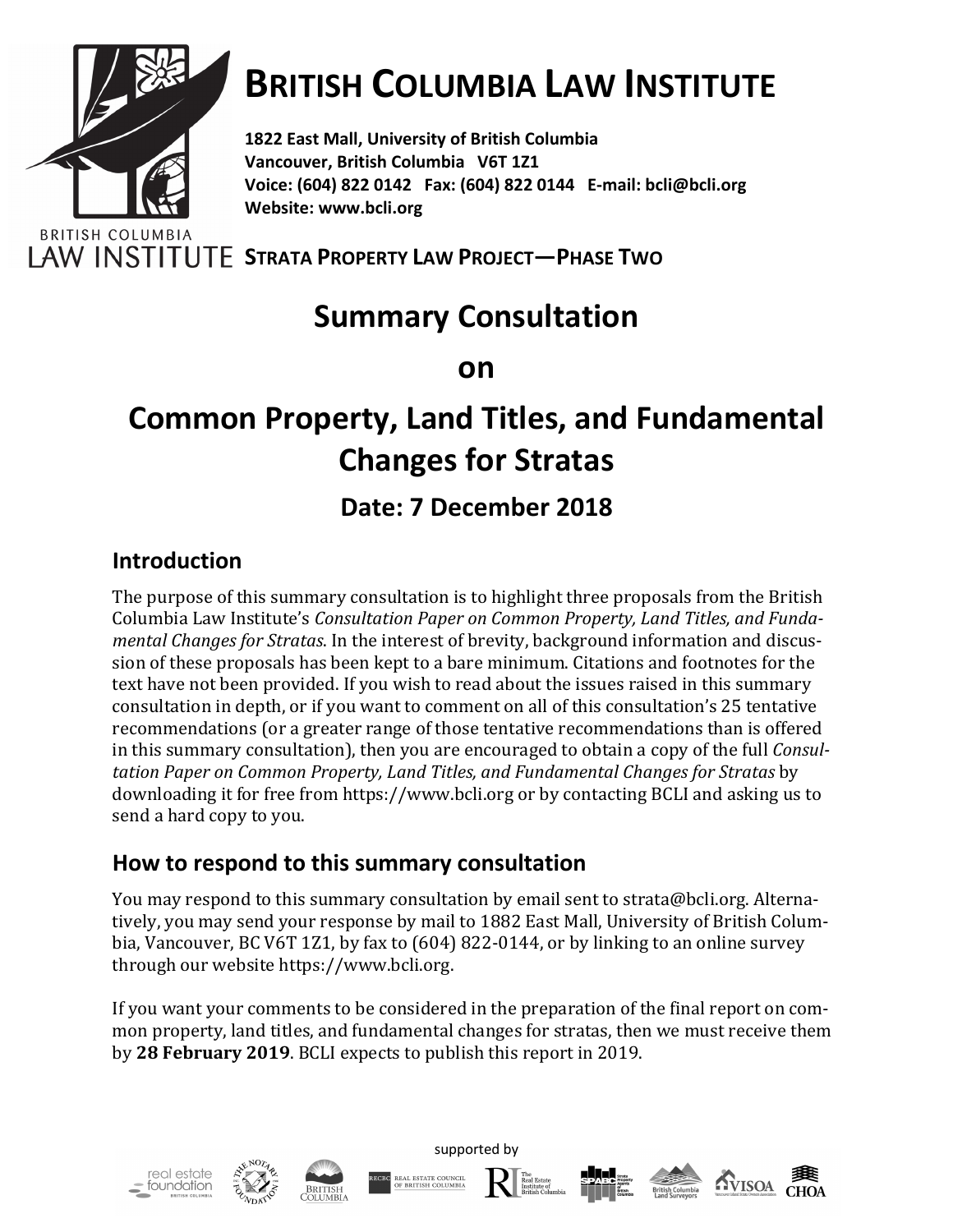#### **About the British Columbia Law Institute**

The British Columbia Law Institute is British Columbia's independent law-reform agency. Incorporated as a not-for-profit society in 1997, BCLI's strategic mission is to be a leader in law reform by carrying out the best in scholarly law-reform research and writing and the best in outreach relating to law reform. After public consultations, BCLI makes recommendations for legislative changes to the provincial government. BCLI's recommendations can only be implemented by British Columbia's legislative assembly, which is responsible for the enactment of legislation.

#### **About the Strata Property Law (Phase Two) Project**

This consultation forms part of a broader BCLI project on strata-property law. The Strata Property Law Project—Phase Two builds on the research and consultation carried out in the phase-one project. Phase two is concerned with making legislative recommendations to reform the *Strata Property Act* in the following six major areas: (1) fundamental changes to a strata;  $(2)$  complex stratas;  $(3)$  selected governance issues;  $(4)$  common property;  $(5)$  selected land-title issues;  $(6)$  selected insurance issues. Work on phase two began in summer 2013. This consultation is the fifth and final consultation for the project.

BCLI is carrying out the phase-two project with the assistance of an expert project committee. The members of the committee are:

| Patrick Williams—chair<br>(Partner, Clark Wilson LLP)                                                            | Veronica Barlee (Jul. 2014-present)<br>(Senior Policy Advisor, Housing Policy<br>Branch, Ministry of Municipal Affairs and<br>Housing) |
|------------------------------------------------------------------------------------------------------------------|----------------------------------------------------------------------------------------------------------------------------------------|
| Larry Buttress (Oct. 2013-Jun. 2016)<br>(Deputy Executive Officer, Real Estate<br>Council of British Columbia)   | <b>Garth Cambrey</b><br>(Real Estate Institute of British Columbia)                                                                    |
| Tony Gioventu<br>(Executive Director, Condominium<br>Home Owners Association)                                    | Ian Holt (Oct. 2016–Apr. 2017)<br>(Realtor, Re/Max Real Estate Services)                                                               |
| Tim Jowett<br>(Senior Manager, E-Business and Dep-<br>uty Registrar, Land Title and Survey<br><i>Authority</i> ) | Alex Longson (Jul. 2016–present)<br>(Senior Compliance Officer, Real Estate<br>Council of British Columbia)                            |
| Judith Matheson (Oct. 2013-Oct. 2016)<br>(Realtor, Coldwell Banker Premier Re-<br>alty)                          | Elaine McCormack<br>(Partner, Wilson McCormack Law Group)                                                                              |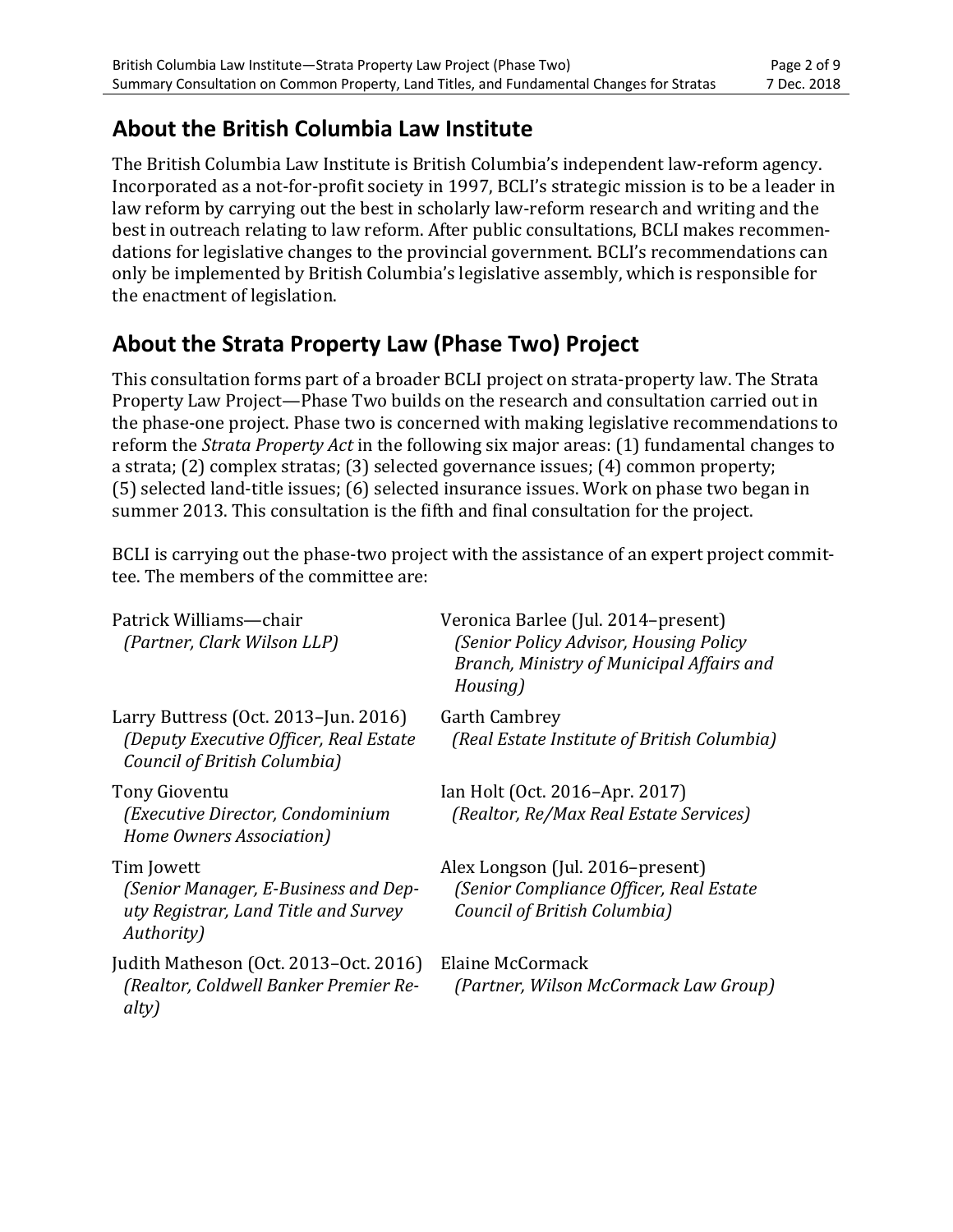| Susan M. Mercer (Sep. 2016–present)<br>(Notary Public)                                                    | Doug Page (Oct. 2013–Jul. 2014)<br>(Director of Legislation, Housing Policy<br>Branch, Ministry of Municipal Affairs and<br>Housing) |
|-----------------------------------------------------------------------------------------------------------|--------------------------------------------------------------------------------------------------------------------------------------|
| David Parkin<br>(Assistant City Surveyor, City of Van-<br>couver)                                         | Allen Regan<br>(Vice-President, Bayside Property Services<br>Ltd.)                                                                   |
| Garrett Robinson (Apr. 2017–present)<br>(Realtor, Re/Max Crest Realty-<br>Westside)                       | Stanley Rule (Oct. 2013–Sep. 2016)<br>(Lawyer, Sabey Rule LLP)                                                                       |
| Sandy Wagner<br>(President of the Board of Directors,<br>Vancouver Island Strata Owners Asso-<br>ciation) | Ed Wilson<br>(Partner, Lawson Lundell LLP)                                                                                           |

#### **Our supporters**

The Strata Property Law Project—Phase Two has been made possible by project funding from the Real Estate Foundation of British Columbia, the Notary Foundation of British Columbia, the Ministry of Municipal Affairs and Housing for British Columbia, the Real Estate Council of British Columbia, the Real Estate Institute of British Columbia, Strata Property Agents of British Columbia, the Association of British Columbia Land Surveyors, the Vancouver Island Strata Owners Association, and the Condominium Home Owners Association.

#### **About strata-property law**

When a landowner wants to develop a strata property this owner-developer must have a professional land surveyor create a strata plan. The owner-developer deposits this strata plan in the land title office. This act gives rise to the three defining characteristics of a strata property:

- (1) The units in a strata property—in British Columbia these units are called *strata lots*—are owned outright by individual owners. Each strata lot gets a separate title in the land title office. For strata lots, think of apartments in a multi-unit residential building—though they could also be offices in an office tower, commercial spaces in a business park, or even rooms in a hotel.
- $(2)$  This individual ownership of strata lots is combined with collective ownership of the strata's common property and assets. These common elements can include things like lobbies, hallways, pipes and other building components installed between strata lots, and elevators. All the strata-lot owners own these common elements through a form of shared ownership called tenancy in common. In addition to shared ownership of property and assets, strata-lot owners also share liability for the strata's debts.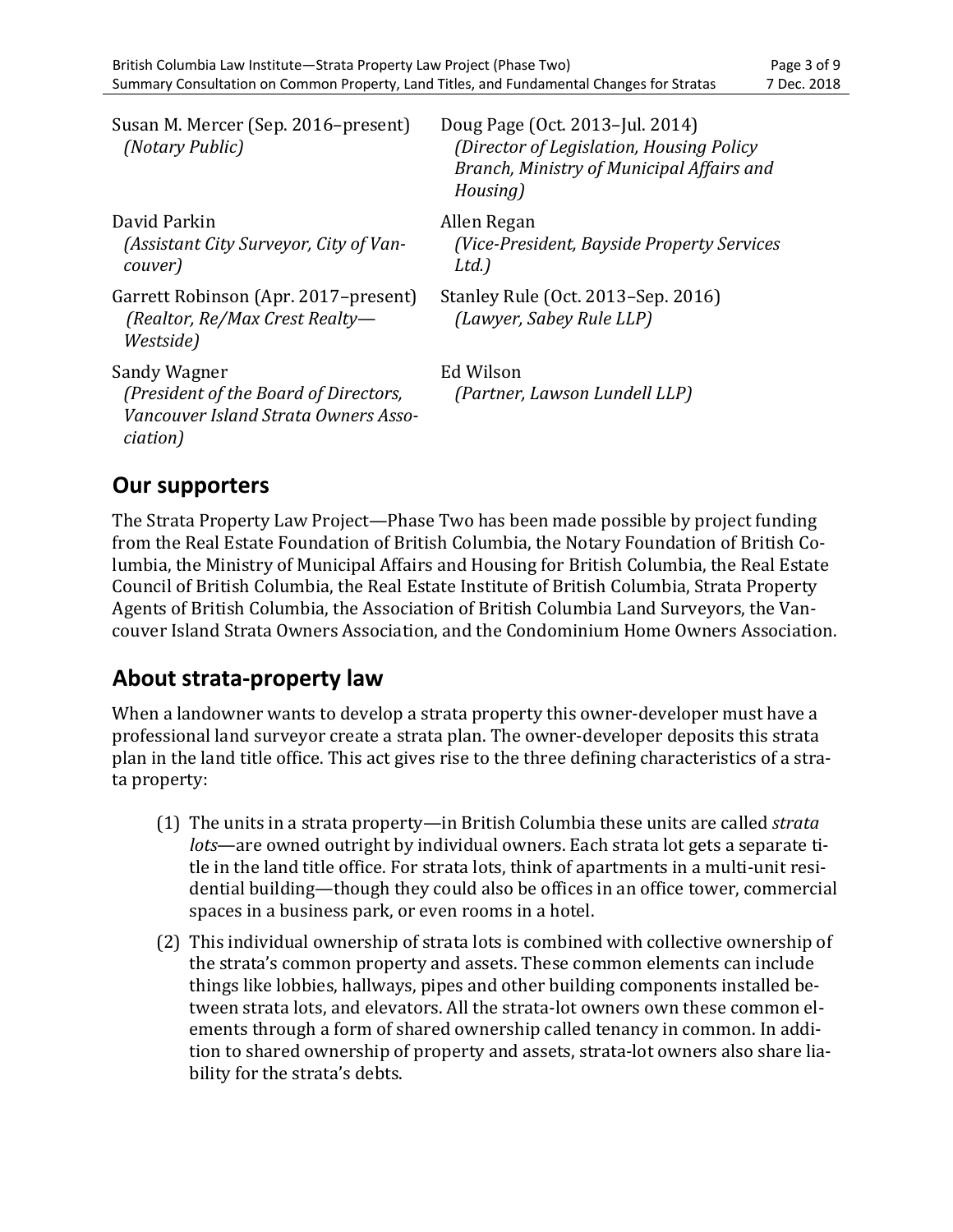(3) Finally, depositing a strata plan results in the creation of a strata corporation, which is given the responsibility to manage and maintain the strata's common property and assets for the benefit of all strata-lot owners. Each strata-lot owner is a member of the strata corporation.

In British Columbia, legislation called the *Strata Property Act* provides for these distinctive characteristics and sets out the rules for governance of strata properties. The *Strata Property Act* is largely made up of ideas, concepts, and rules drawn from older bodies of law, such as property law, contract law, and corporate law.

#### **About common property**

Common property is one of the unique features of a strata property. There is nothing like it in other areas of real-estate law. Its unusual nature makes common property a difficult concept to define.

As British Columbia's strata-property law has evolved since its inception in the 1960s, its definition of common property has grown more and more complex. Its starting place was with the straightforward observation that property depicted on a strata plan may be either a strata lot or common property. So one way to define common property is simply to say that it is something depicted on a strata plan that isn't a strata lot.

This simple observation still forms the basis of the definition of common property. And, in practice, many issues can be resolved by applying this black-and-white test, asking whether some part of the land and buildings is shown on the strata plan as a strata lot. If it isn't, then it must be common property.

But, as the years went by, people came to appreciate that there are some grey areas that can't be analyzed using this clear-cut distinction. These grey areas tend to arise in connection with specific types of property, which are listed in the act: "pipes, wires, cables, chutes, ducts and other facilities for the passage or provision of water, sewage, drainage, gas, oil, electricity, telephone, radio, television, garbage, heating and cooling systems, or other similar services." One problem concerns the location of these listed things. Sometimes they are located in a boundary between two strata lots, between a strata lot and common property, or between a strata lot or common property and some other parcel of land (outside the strata property). It isn't easy to say whether these boundary cases are parts of a strata lot or not. The clear-cut distinction breaks down here, as a case could be made that boundary cases take on the qualities of both a strata lot and common property. So, in order to address them, the act was amended in the 1970s to expand the definition of common property to embrace the boundary cases.

A second grey area concerns the usage of these listed items of property (pipes, wires, etc.). Sometimes these items are clearly located partially or even wholly within a strata lot but they still may come within the definition of common property. This is because when the *Strata Property Act* was enacted it expanded the definition of common property even further to embrace these cases, "if [the listed item of property is] capable of being and intend-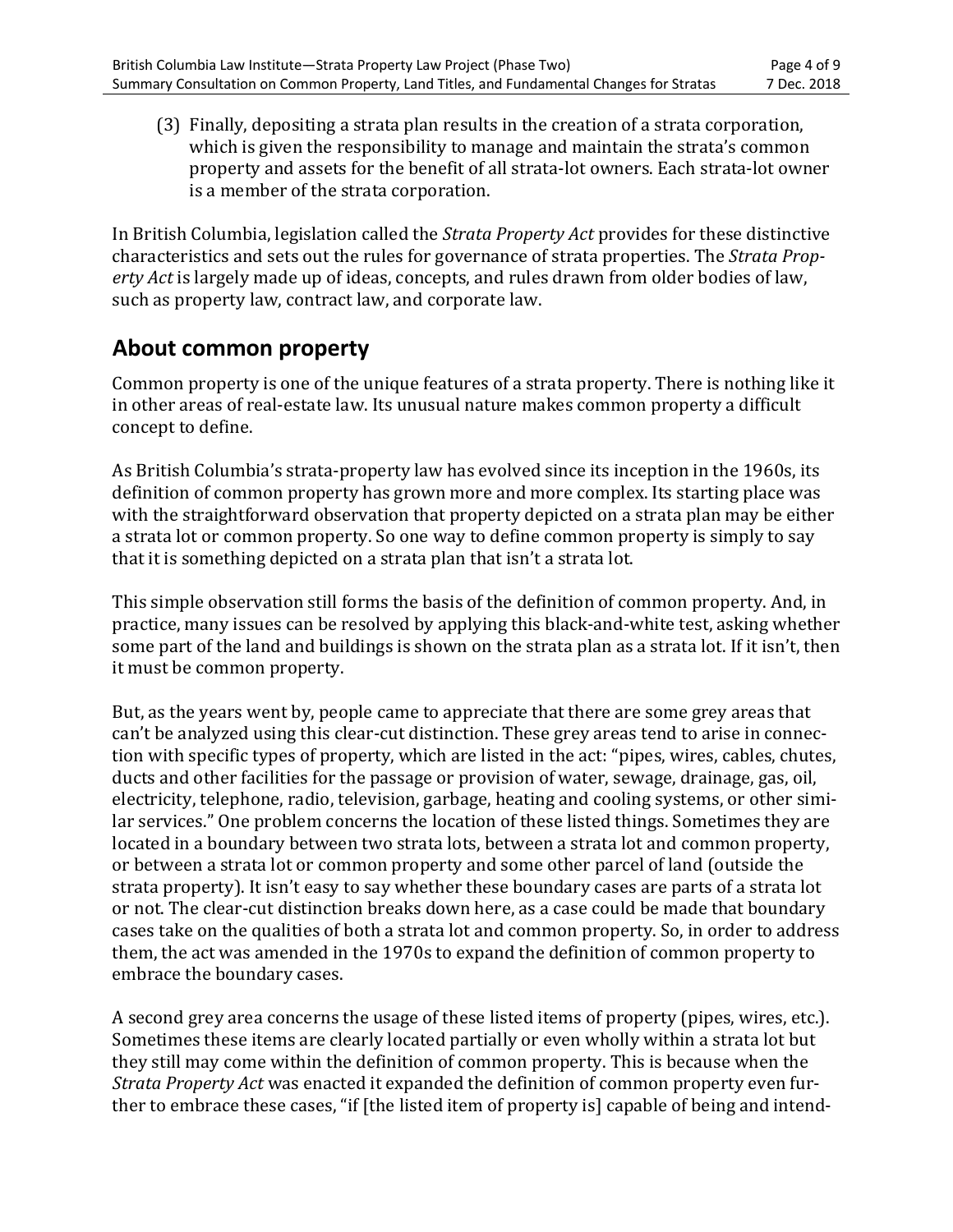ed to be used in connection with the enjoyment of another strata lot or the common property." Court cases have said that if the property is connected to other property that is used to service other strata lots or is otherwise part of an integrated whole, then it meets this usage test and is common property. This is potentially a very wide-ranging conception of what common property is.

#### **Should the definition of "common property" be amended?**

This last point generates the issue for reform to consider. In some people's view, the extension of the definition of common property to cover even property that is wholly located within a strata lot has caused confusion in practice and led to disputes. It has made the definition more frustrating and uncertain to apply. Modifying the definition in such a way that it is rolled back to a simpler division between property within a strata lot and common property outside it could alleviate these problems. An amended and simplified definition could help to clarify responsibilities to repair and maintain the property, as between the strata corporation and strata-lot owners.

But there could be downsides to this proposed reform that are worth considering. It's possible that there might be some cases in which a system for servicing all the strata lots depends on property that is located wholly within a given strata lot. It could be risky to turn over responsibility for repairing and maintaining such property to the individual owner. If that owner neglects this responsibility, then serious consequences could fall on other owners and on the strata corporation as a whole.

It's these kinds of concerns that ultimately led the committee to propose retaining the status quo. British Columbia's definition of common property is complex in large part because its strata-property sector is so varied and sophisticated. While the committee has considerable sympathy for participants in the strata sector who have experienced frustration in applying this complex definition, it was ultimately given pause by the potential to unleash further grief and disputes across the sector by changing one of the basic building blocks of strata properties.

**Proposal (1)***.* The Strata Property Act's definition of "common property" should not be *amended.*

|           | $\Box$ agree | $\Box$ disagree |
|-----------|--------------|-----------------|
| comments: |              |                 |
|           |              |                 |
|           |              |                 |

#### **About land titles and stratas**

British Columbia's *Land Title Act* is a longstanding statute, with roots that go back to the 19th century. Its core purpose is to establish security of title to land and to facilitate trans-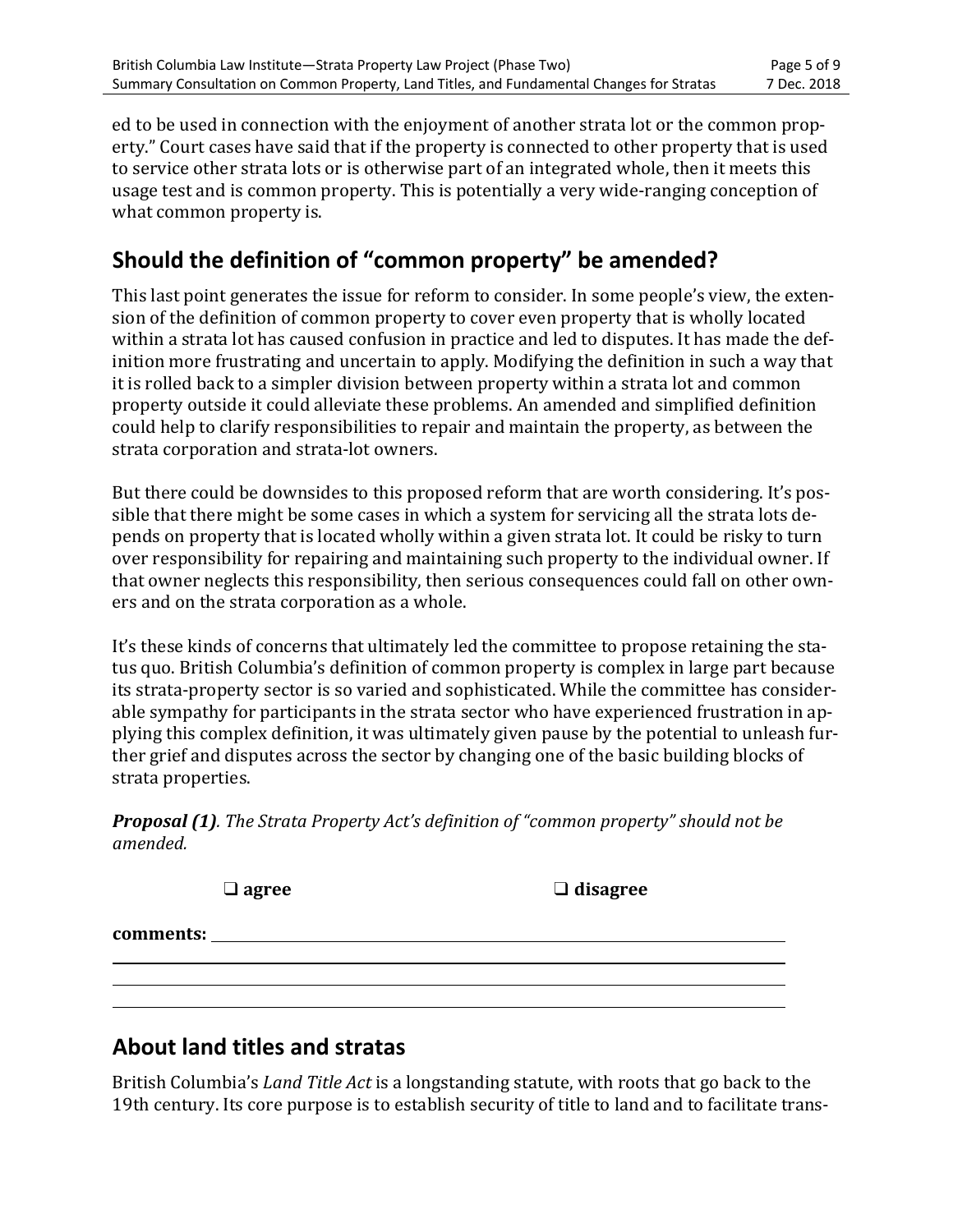fers of interest in land. But over the years it has branched out to address many other areas of interest to real-estate law.

When the *Strata Property Act* was developed in the 1960s it was intended to have a symbiotic and mutually beneficial relationship with the *Land Title Act*. As both statutes have grown so has the potential that they may become out of sync.

One area of recent concern for such conflict between the two acts is subdivision. Subdivision is the process of dividing a parcel of land into smaller pieces, which can then be transferred to other owners. Subdivision is almost always the precursor to the development of real estate. Because of subdivision's importance to land development there is a comprehensive legal framework for subdivision of land found partially in the *Land Title Act* and partially in local bylaws. At the centre of this legal framework is the role of a public official—called the approving officer—who must review and consider each subdivision application for approval.

Depositing a strata plan in the land title office is a form of subdivision. There are essentially two kinds of strata plans. One is called a bare-land strata plan. It concerns the subdivision of land. The other is commonly referred to as a building strata plan. It concerns the subdivision of a building.

The *Strata Property Act* and its regulations provide that a bare-land strata plan must meet the legal requirements applied to other subdivisions of land. These requirements include review and approval by an approving officer.

But there is a lighter regulatory framework for building strata plans. If these strata plans concern a building that hasn't been previously occupied, then they don't have to go before the approving officer for approval.

This difference in regulatory approaches has created an incentive to try to characterize what are functionally bare-land strata plans as building strata plans. A fringe element of strata-property developers has tried to exploit this incentive. For example, in one notorious case, a developer purported to stratify a postal box using a building strata plan. The "strata lots" (really slots for letters) were then each given the benefit of exclusively using large areas of land (suitable for parking recreational vehicles) as "limited common property." While the registrar of land titles refused to register this strata plan (a decision that was upheld in court), there are still concerns that slightly less extreme cases would be harder to turn aside under the current law.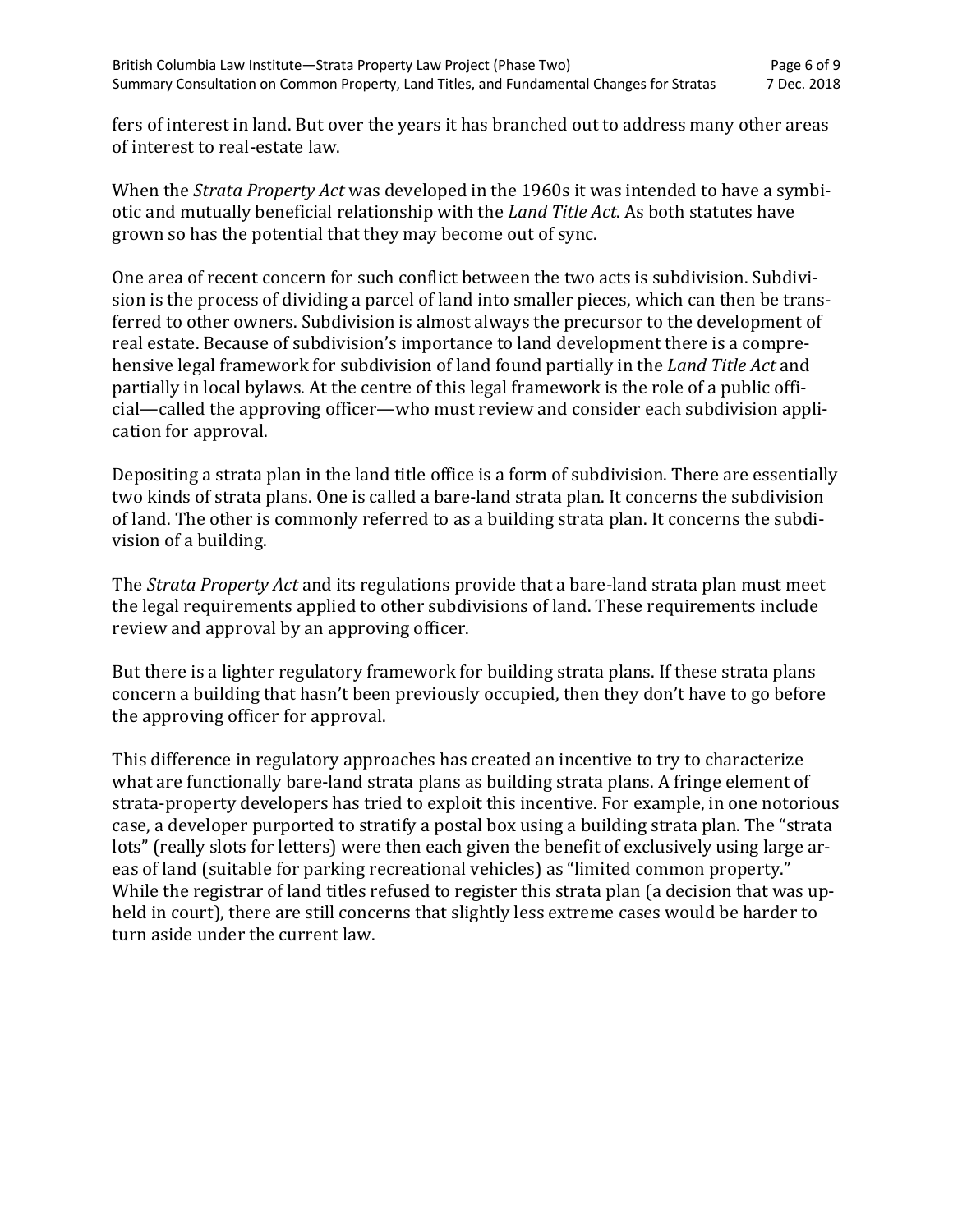#### **Should a strata plan that depicts the boundaries of strata lots as the exterior surface of a floor, wall, or ceiling, or as a point external to a building, be held to the same approval requirements that apply to a bare-land strata plan?**

There are essentially two approaches that can be taken to address the concerns about subdivision approval discussed above. The first would be a general approach, which would require all building strata plans to meet the same requirements as those imposed on bareland strata plans. The second would be a targeted approach, which would identify only specific types of building strata plans as needing to be approved in the same manner as bareland strata plans.

The committee favoured taking a targeted approach to this issue. In its view, taking a general approach would cast too wide a net. It would expose too many people to unnecessary costs and delays. The number of strata plans that try to exploit this loophole in the subdivision-control system is relatively small. In the committee's view, it's possible to identify their qualities and ensure that they must meet the same requirements as those imposed on bare-land strata plans.

The drawback of the targeted approach is that it may be too limited in scope. Rogue developers might change their practices and find a new loophole. In this view, only a general approach to this issue would ensure that the underlying problem is completely addressed.

**Proposal (2)***.* The Strata Property Act should provide that a strata plan that depicts the *boundaries of strata lots as the exterior surface of a floor, wall, or ceiling, or as a point exter*nal to a building, must meet the same approval requirements for a bare-land strata plan.

|           | $\Box$ agree | $\Box$ disagree |
|-----------|--------------|-----------------|
| comments: |              |                 |
|           |              |                 |

#### **About fundamental changes**

*Fundamental change* is a descriptive term that's meant to describe a set of transactions that have an all-embracing transformative effect on a strata property. For this consultation, the focus is mainly on those fundamental changes that can only be authorized by a resolution passed by a unanimous vote.

A *unanimous vote* is the *Strata Property Act's* term for its highest voting threshold. It is only achieved if all the strata-lot owners agree to attend an annual general meeting or a special general meeting in person or by proxy and vote in favour of a unanimous resolution. If an owner doesn't vote for the resolution—or even if an owner abstains or just doesn't attend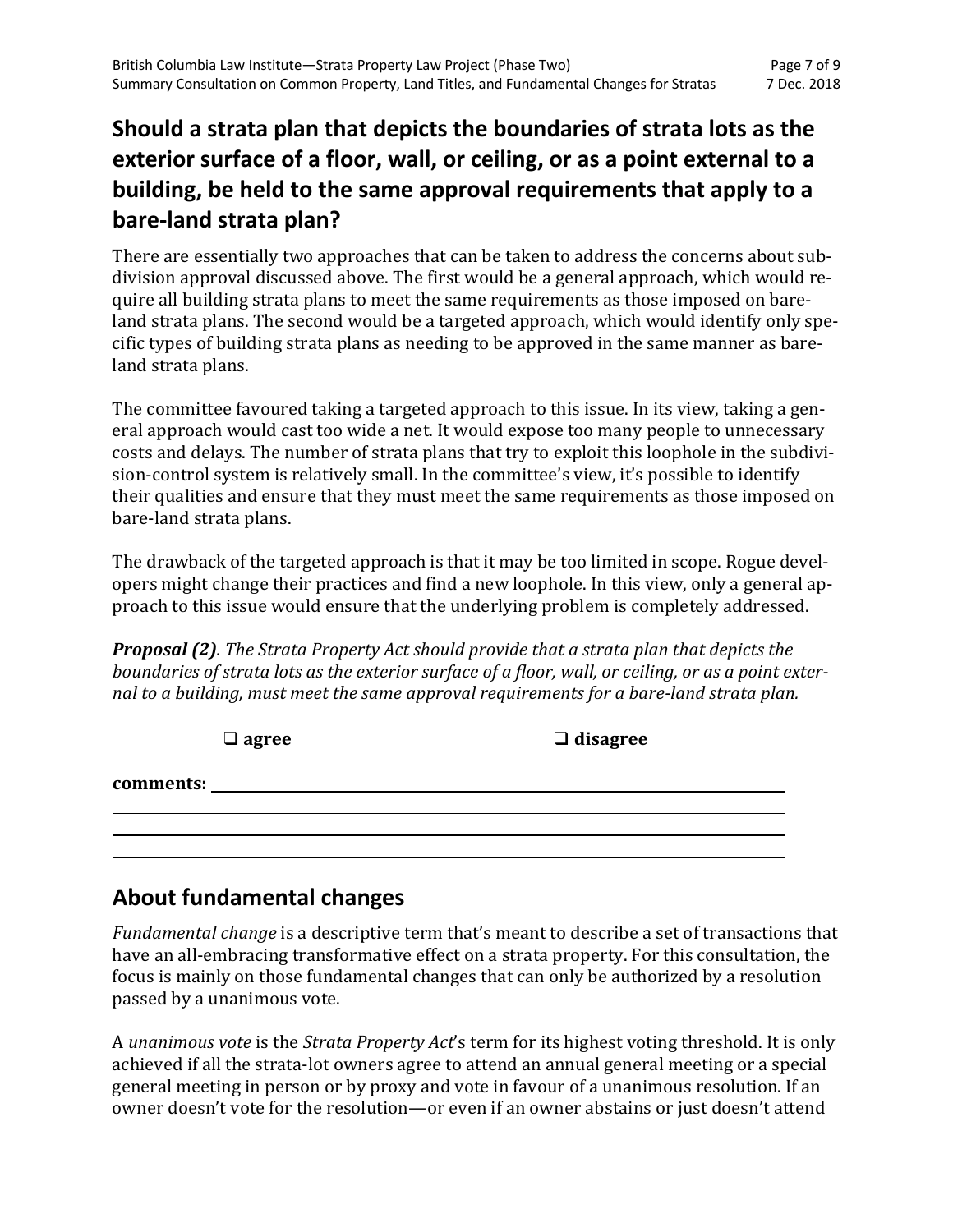the meeting—then the unanimous-vote threshold hasn't been cleared and the resolution fails.

The *Strata Property Act* has 14 provisions that call for a resolution passed by a unanimous vote. Most of them concern changes to the strata plan or one of the documents that must accompany the strata plan when it's deposited in the land title office, such as the Schedule of Unit Entitlement. Changes to these documents can affect property rights or financial responsibility within the strata property.

Until recently, the *Strata Property Act* had two other provisions that required a resolution passed by a unanimous vote. These provisions had to do with terminating a strata property. As a result of an earlier report in this project, the act was changed to lower the voting threshold for these provisions. They now call for an 80-percent vote. The overriding question for this part of the consultation is whether any of the remaining provisions should be treated similarly, lowering their voting thresholds to an 80-percent vote.

#### **Should the Strata Property Act continue to require a resolution passed by a unanimous vote to authorize amending a strata plan to designate limited common property?**

The main advantage of lowering the voting threshold is that it would give the strata corporation greater flexibility. By requiring a unanimous vote, the act allows small factions of owners (as little as one) to frustrate the will of a vast majority. Even though in some cases a minority may be overridden by a court order, this still imposes considerable costs and delays on the strata corporation. Lowering the voting threshold to an 80-percent vote can be seen as striking a better balance. It would still impose a high hurdle for the strata corporation to clear if it wanted to amend the strata plan. The vast majority of the owners would have to agree with the change. But the amendment could only be blocked if a significant minority opposed it.

In the committee's view, amending the strata plan to designate limited common property is a case in point, where a lower voting threshold could bring benefits. Amending the strata plan to designate limited common property requires a resolution passed by a unanimous vote, so it's hardly ever undertaken in practice. Strata corporations rely on a simpler procedure, which only requires a resolution passed by a  $3/4$  vote. But what can be simply done can also be simply undone, by passing another resolution to remove the designation by a 3/4 vote. This leaves the owners who benefit from limited common property designated using the simpler procedure vulnerable. Making the more durable procedure more widely available might help a range of strata corporations. Note that this reform could go hand-inhand with retaining the requirement for a unanimous vote to remove a designation of limited common property created by an amendment to the strata plan, which would provide maximum protection for strata-lot owners who benefit from the designation. (In fact, the project committee has made a tentative recommendation in the full consultation paper for the act to continue to require that amending a strata plan to remove a designation of limited common property be approved by a resolution passed by a unanimous vote.)